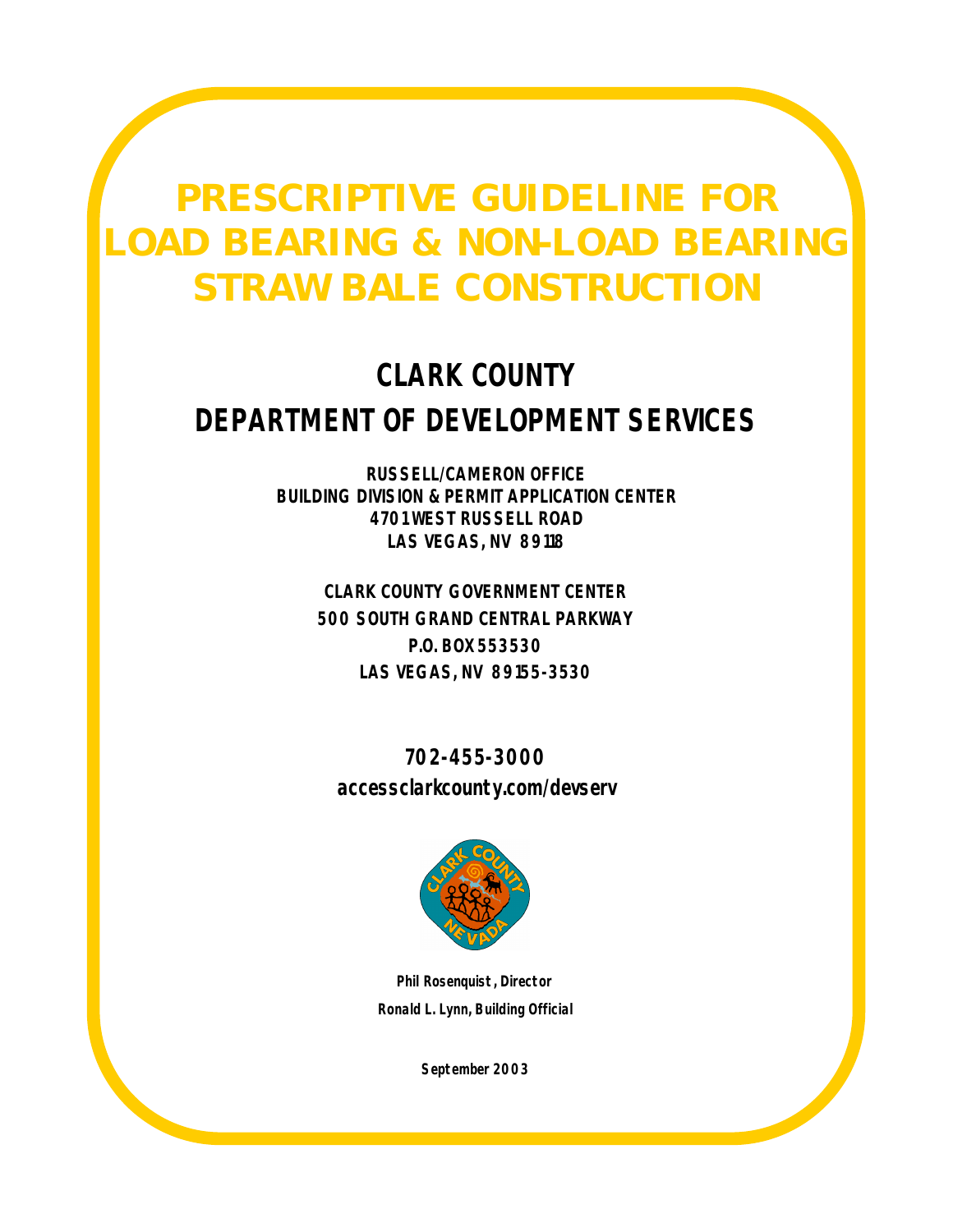## **PRESCRIPTIVE GUIDELINE FOR LOAD BEARING AND NON-LOAD BEARING STRAW BALE CONSTRUCTION**

### **PREFACE**

This guideline establishes minimum prescriptive standards of safety for the construction of structures which use baled straw as load bearing or non-load bearing material. The Clark County Building Administrative Code, Section 22.02.140, contains provisions for alternate materials and methods of construction. Pursuant to these provisions, this guideline shall be used as a reference during plan review and inspection of straw bale construction.

This guideline is based on the Pima County, Arizona prescriptive code for straw bale construction which they have been using for several years. The Clark County Department of Development Services, Building Division, has used the Pima County code successfully for a number of years to facilitate the construction of straw bale single family residences.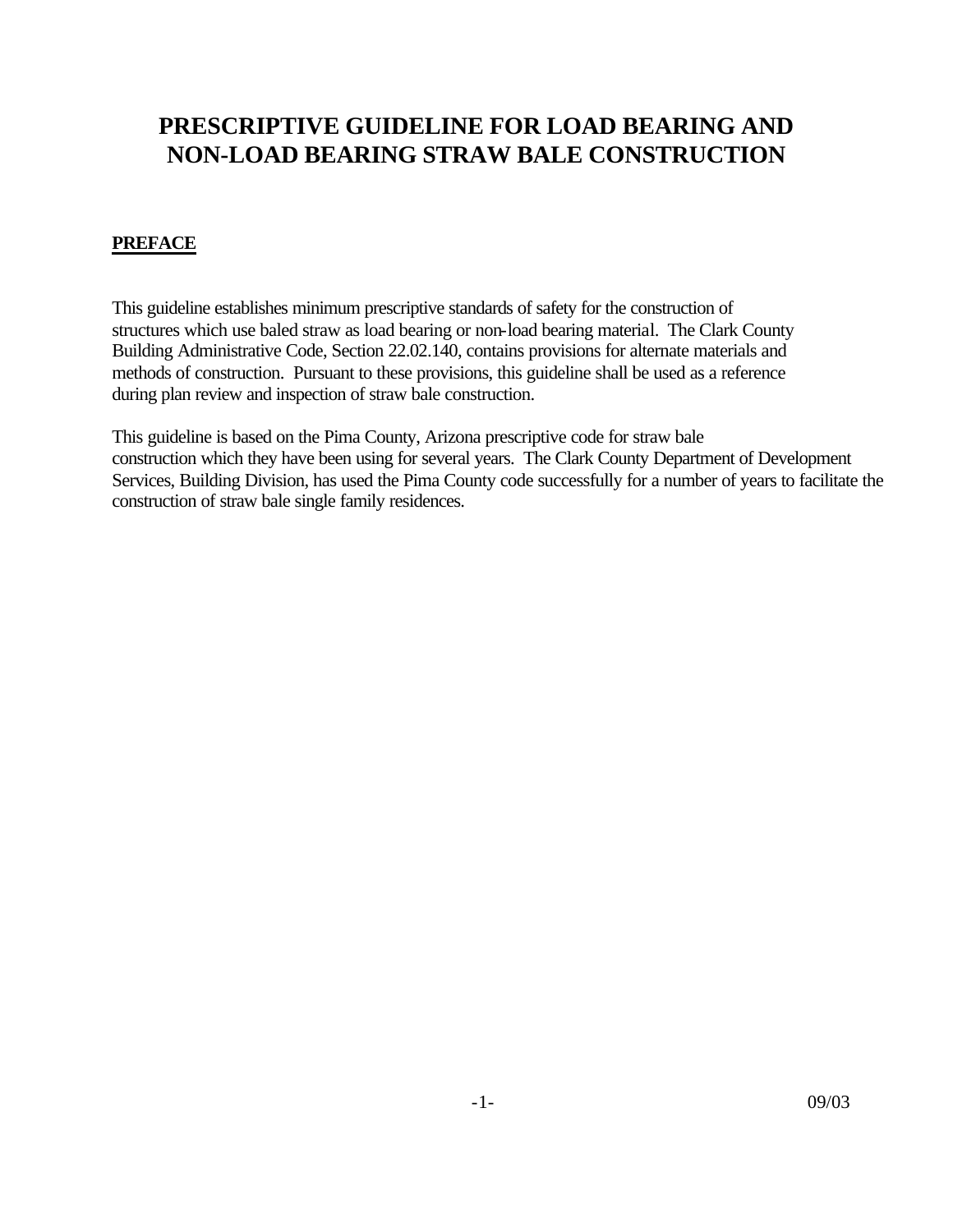# **CLARK COUNTY DEPARTMENT OF BUILDING July 28, 1999** Prescriptive Guideline for Load Bearing and **Non-Load Bearing Straw Bale Construction**

#### **PURPOSE**

The purpose of this Guideline is to establish minimum prescriptive standards of safety for the construction of structures which use baled straw as a load bearing or non-load bearing material.

#### **SCOPE**

The provisions of this Guideline shall apply to all structures utilizing straw bales in the construction of wall systems. Load bearing structures shall be limited to Occupancy Group R, Division 3 and U.

#### **DEFINITION**

For the purpose of this Guideline, certain terms are defined as follows:

STRAW is the dry stems of cereal grains left after the seed heads have been removed.

BALES are rectangular compressed blocks of straw, bound by string or wire.

FLAKES are slabs of straw removed from an untied bale. Flakes are used to fill small gaps between the ends of stacked bales.

LAID FLAT refers to stacking bales so that the sides with the largest cross-sectional area are horizontal and the longest dimension of this area is parallel with the wall plane.

LAID ON EDGE refers to stacking bales so that the sides with the largest cross-sectional area are vertical and the longest dimension of this area is horizontal and parallel with the wall plane.

#### **MATERIALS Specifications for Baies**

Type of Straw. Bales of various types of straw, including, but not limited to, wheat, rice, rye, barley, oats and similar plants, shall be acceptable if they meet the minimum requirements for

Shape. Bales shall be rectangular in shape.

density, shape, moisture content, and ties.

Dimensions. Bales used within a continuous wall shall be of consistent height and width to ensure even distribution of loads within wall systems.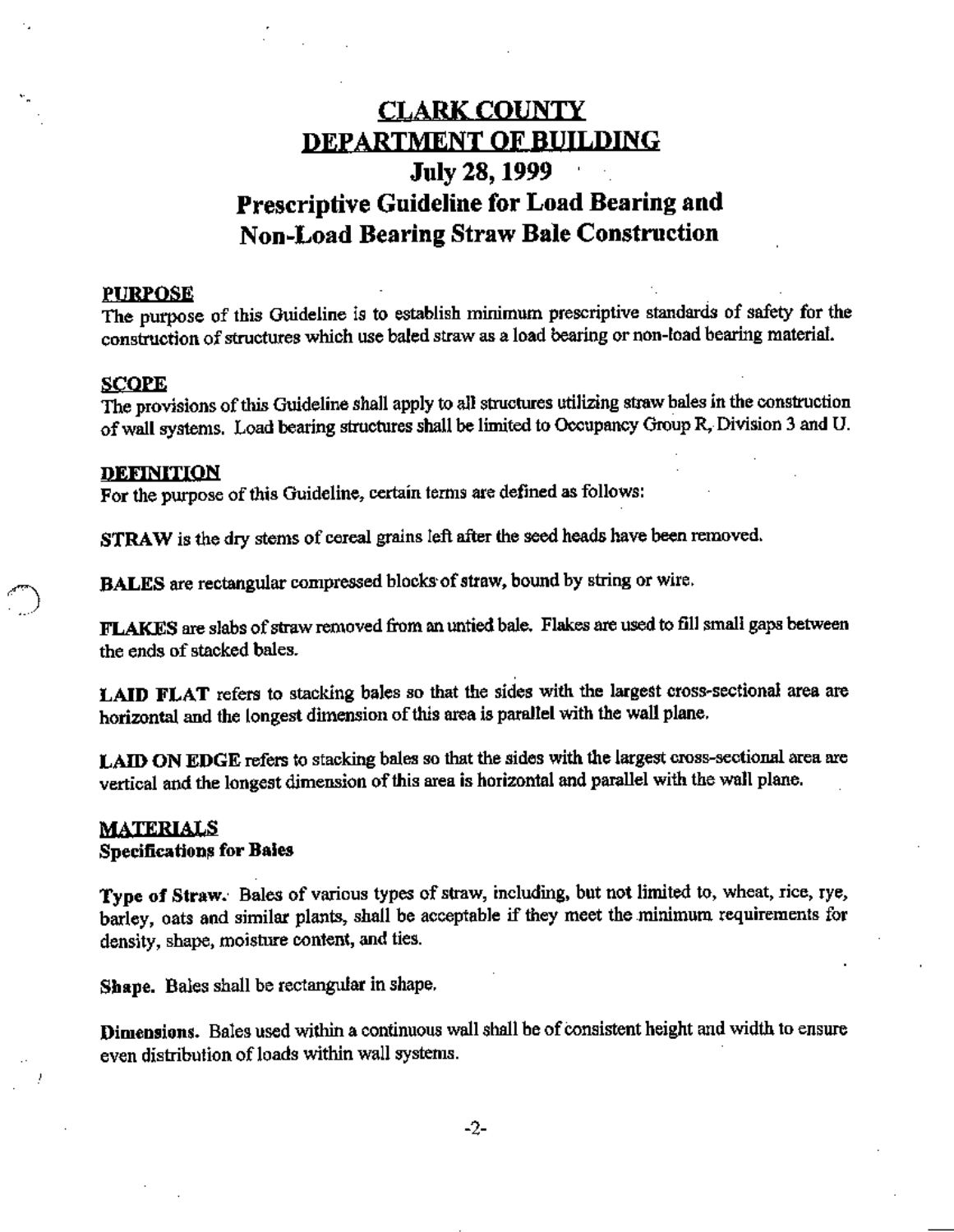Ties. Bales shall be bound with ties of either polypropylene string or bailing wire. Bales with broken or loose ties shall not be used unless the broken or loose ties are replaced with ties which restore the original degree of compaction of the bale.

Moisture Content. Moisture content of bales, at time of installation, shall not exceed 20 percent of the total weight of the bale. Moisture content of bales shall be determined by the following:

Laboratory Method. A total of 5 samples, taken from the center of each of 5 bales randomly selected from the bales to be used, shall be tested for moisture content by a Clark County approved testing laboratory.

Density. Bales in load-bearing structures shall have a minimum calculated dry density of 7.0 pounds per cubic foot. The calculated dry density shall be determined after reducing the actual bale weight by the weight of the moisture content, as determined in section titled Moisture Content. The calculated dry density shall be determined by dividing the calculated dry weight of the bale by the volume of the bale.

Custom Size Bales. Where custom-made partial bales are used, they shall be of the same density, same string or wire tension, and, where possible, use the same number of ties as the standard size bales.

### CONSTRUCTION AND GENERAL REOUREMENTS

General. Bale walls, when covered with plaster, drywall or stucco shall be deemed to have the equivalent fire resistive rating as wood frame construction with the same wall-finishing system.

Wall Thickness. Nominal minimum bale wall thickness shall be 14 inches.

Wall Height. Bale walls shall not exceed one story in height and the bale portion shall not exceed a height to width ration of  $5.6:1$  (for example, the maximum height for the bale portion of a 23 inch. thick wall would be 10 feet - 8 inches), unless the structure is designed by an licensed engineer or registered architect by the State of Nevada.

Exception: In the non-load bearing exterior end walls of structures with gable or shed roofs, an approved continuous assembly shall be required at the roof bearing assembly level.

Unsupported Wall Length. The ratio of unsupported wall length to thickness, for bale walls, shall not exceed 13 : 1 (for a 23 inch think wall, the maximum unsupported length allowed is 25 feet), unless the structure is designed by a licensed engineer or registered architect by the State of Nevada.

Allowable Loads. The allowable vertical load (live and dead load) on the top of load-bearing bale walls shall not exceed 360 pounds per square foot (psf) and the resultant load shall act at the center of the wall. Bale structures shall be designed to withstand all vertical and horizontal loads as specified in UBC Chapter 16.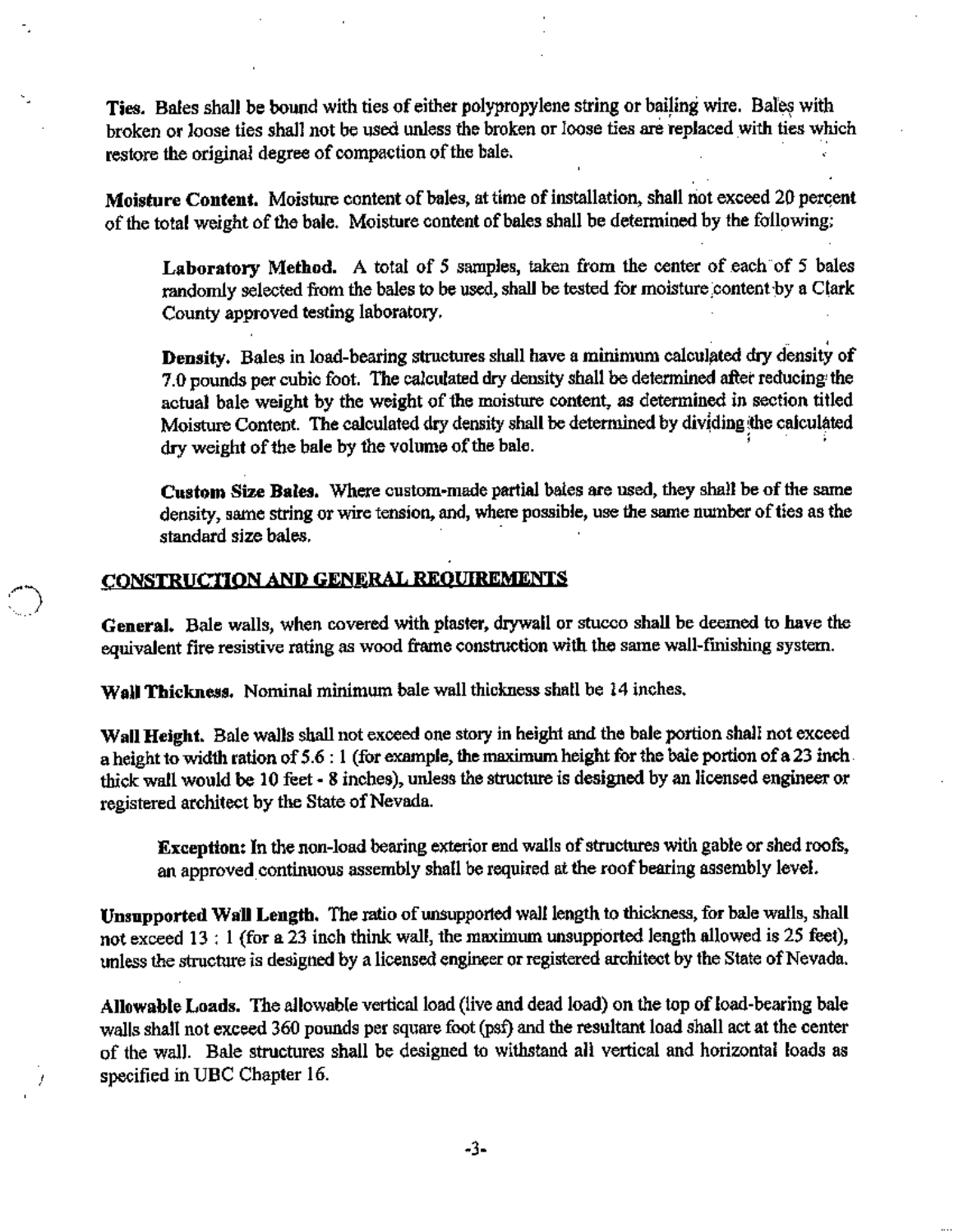Foundations. Foundations shall be sized to accommodate the thickness of the bale wall and the load created by the wall and roof live and dead loads. Foundation (stem) walls which support bale walls shall extend to an elevation of not less than 6 inches above adjacent ground at all points. The minimum width of the footing shall be the width of the bale it supports, except that the bales may overhang the exterior edge of the foundation by not more than 3 inches to accommodate rigid perimeter insulation.

#### Wall and Roof Bearing Assembly Anchorage.

General. Vertical reinforcing bars with a minimum diameter of 1/2" shall be embedded in the foundation a minimum depth of 6 inches, and shall extend above foundation a minimum of 12 inches. These vertical bars shall be located along the centerline of the bale wall, spaced not more than 2 feet apart. A vertical bar shall also be located within 1 foot of any opening or corner, except at locations occupied by anchor bolts.

Intersecting Walls. Walls of other materials intersecting bale walls shall be attached to the bale wall by means of one or more of the following methods or an acceptable equivalent:

1. Wooden dowels at least 5/8" in diameter of sufficient length to provide 12 inches of penetration into the bale, driven through holes bored in the abutting stud, and spaced to provide one dowel connection per bale.

2. Pointed wooden stakes, at least 12 inches in length and 1-1/2" by 3-1/2" at the exposed end, fully driven into each course of bales, as anchorage points.

3. Bolted or threaded rod connection of the abutting wall, through the bale wall, to a steel nut and steel or plywood plate washer, a minimum of 6 inches square and a minimum thickness of 3/16" for steel and 1/2" for plywood, in at least three locations.

Anchor Bolts. Load bearing bale walls shall be anchored to the foundation by 1/2" diameter steel anchor bolts embedded at last 7 inches in the foundation at intervals of 6 feet or less. A minimum of two anchor bolts per wall shall be provided, with one bolt located within 36 inches of each end of each wall section, consisting of 1/2" diameter threaded rod to be connected to the anchor bolts, and to each other, by means of threaded coupling nuts, and shall extend through the roof bearing assembly and be fastened with a steel washer and nut. Bale walls and roof bearing assemblies may be anchored to the foundation by means of other methods which are adequate to resist uplift forces resulting from the design wind load. There shall be a minimum of two points of anchorage per wall, spaced not more than 6 feet apart, with one located within 36 inches of each end of each wail.

The dead load of the roof and ceiling systems will produce vertical compression of the bales. Regardless of the anchoring system used to attach the roof bearing assembly to the foundation, prior to installation of wall finish materials, bolts or straps shall be re-tightened to compensate for this compression.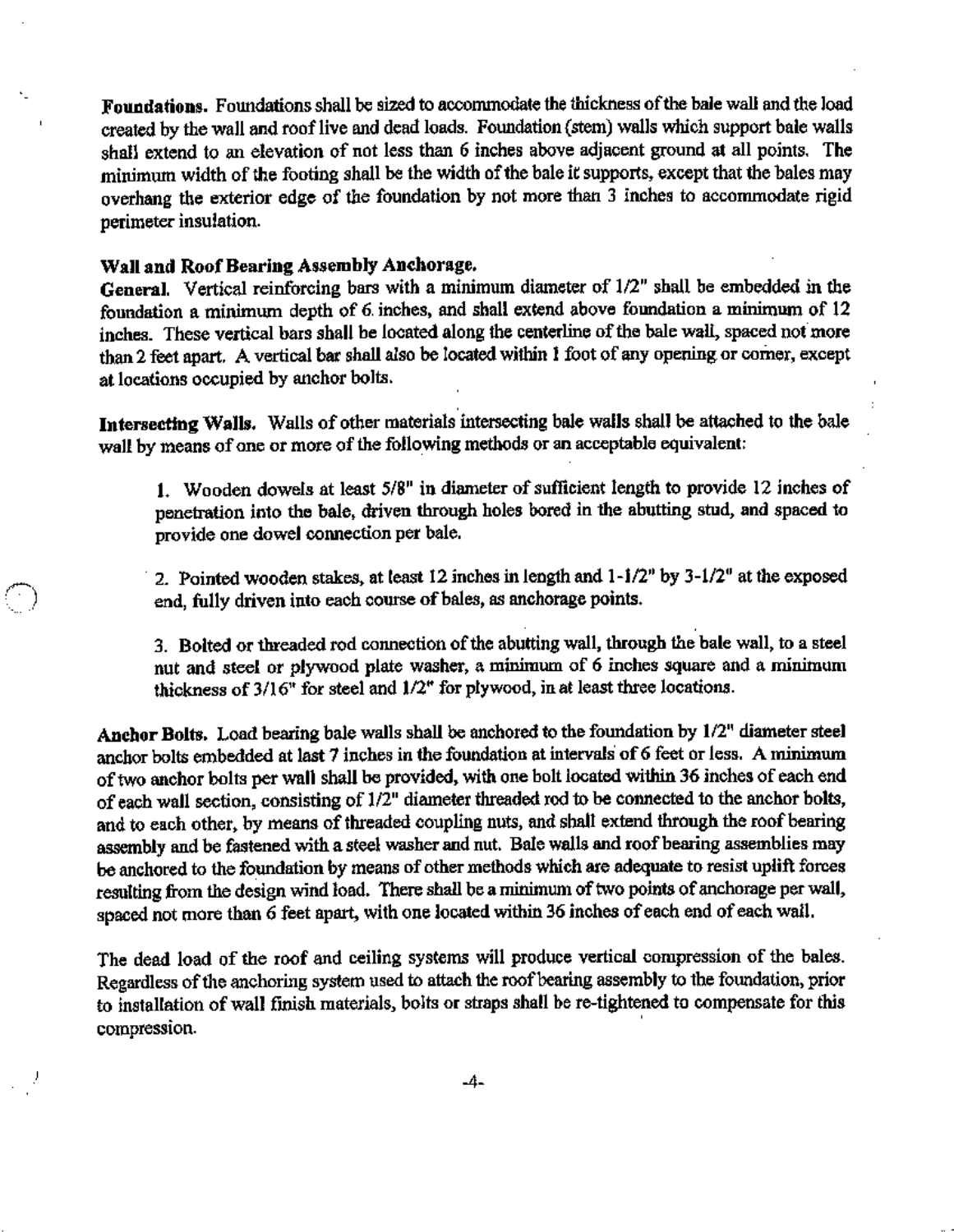Moisture Barrier. A moisture barrier shall be used between the top of the foundation and the bottom of the bale wall to prevent moisture from migrating through the foundation into the bottom course of bales. This barrier shall consist of one of the following:

- 1. Cementitious waterproof coating.
- 2. Type 30 asphalt felt over an asphalt emulsion
- 3. Sheet metal flashing, sealed at joints

4. Other approved building moisture barrier. All penetrations through the moisture barrier, as well as all joints in the barrier, must be sealed with asphalt, caulking or an approved sealant.

Stacking and Pinning. Bales in load-bearing walls shall be laid flat and stacked in running bond where possible, with each bale overlapping the two bales beneath it. Bales in non-load bearing walls may be laid either flat or on edge and stacked in running bond where possible. Overlaps shall be a minimum of 12 inches. Gaps between the ends of bales which are less than 6 inches in width can be filled by an untied flake inserted snugly into the gap.

The first course of bales shall be laid by impaling the bales on the vertical bars or threaded rods, if any, extending from the foundation. When the fourth course has been laid, #4 rebar pins, or an acceptable equivalent, long enough to extend through all four courses, shall be driven down through the bales, two in each bale, located so that they do not pass within six inches of, or through the space between the ends of any two bales. The layout of these pins shall approximate the layout of the vertical bars extending from the foundation. As each subsequent course if laid, two such pins, long enough to extend through the course being laid and the three courses immediately below it, shall be driven down through each bale. This pinning method shall be continued to the top of the wall. In walls seven or eight courses high, pinning at the fifth course may be eliminated.

Only full length bales shall be used at corners of load bearing wails, unless exceptions are designed by a licensed engineer or registered architect by the State of Nevada.

Vertical #4 rebar pins, or an acceptable alternative, shall be located within 1 foot of all corners or door openings.

Staples, made of #3 or larger rebar formed into a "U" shape, at least 18 inches long with two 6 inch legs, shall be used at all corners of every course, driven with one leg into the top of each abutting corner bale. In lieu of staples, corner bales may be tied together by an approved method.

Alternate Pinning Method. When the third course has been laid, vertical #4 rebar pins, or an acceptable equivalent, long enough to extend through all three courses, shall be driven down through the bales, two in each bale, located so that they do not pass within 6 inches of, or through, the space between the ends of any two bales. The layout of these rebar pins shall approximate the layout of the rebar pins extending from the foundation. As each subsequent course is laid, two such pins, long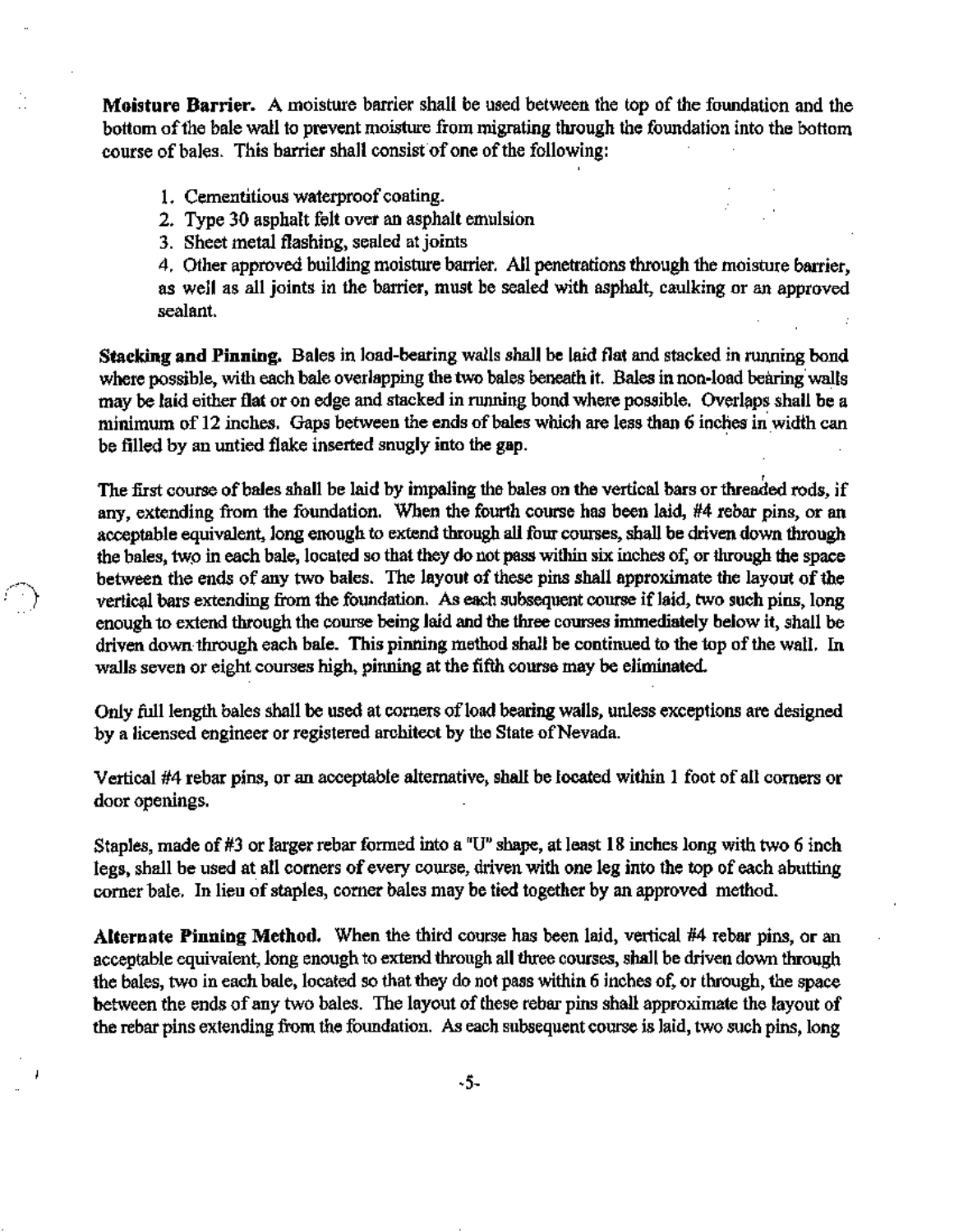enough to extend through that course and the two courses immediately below it, shall be driven down through each bale. This pinning method shall be continued to the top of the wall.

Roof Bearing Assembly. Load bearing bale walls shall have a roof bearing assembly at the top of the wall to bear the roof load and to provide a means of connecting the roof structure to the foundation. The roof bearing assembly shall be continuous along the tops of structural walls.

An acceptable roof bearing assembly option consists of two double 2" X 6", or larger, horizontal top plates, one located at the inner edge of the wall and the other at the outer edge. Connecting the two double top plates and located horizontally and perpendicular to the length of the wall shall be 2" X 6" cross members spaces not more than 72 inches center to center, and as required to align with the threaded rods extending from the anchor bolts in the foundation. The double 2" X 6" top plates shall be face mailed with 16d nails staggered at 16 inches on center, with laps and intersections face nailed with four 16d nails. The cross members shall be face nailed to the plates with four 16d nails at each end. Corner connections shall include overlaps nailed as above or an acceptable equivalent such as plywood gussets or metal plates. Alternatives to this roof bearing assembly option must provide equal or greater vertical rigidity and provide horizontal rigidity equivalent to a continuous double  $2"$  X  $4"$  top plate.

The connection of roof framing members to the roof bearing assembly shall comply with the appropriate sections of the UBC.

Openings and Lintels. All openings in load bearing baie walls shall be a minimum of one full baie length from any outside corner, unless exceptions are designed by a licensed engineer or registered architect by the State of Nevada.

Openings. Openings in exterior bale walls shall not exceed 50 percent of the total wall area, based on interior dimensions, where the wall is providing resistance to lateral loads, unless the structure is designed by a licensed engineer or registered architect by the State of Nevada.

Lintels. Wall and/or roof load present above any opening shall be carried, or transferred to the bales below by one of the following:

1. An approved structural frame

∕∵`

2. A lintel (such as an angle-iron cradle, wooden beam, wooden box beam). Lintels shall be at least twice as long as the opening is wide and extend at least 24" beyond either side of the opening. Lintels shall be centered over openings, and shall not exceed the load limitations of Section titled, "Allowable Loads."

Moisture Protection. All weather-exposed bale walls shall be protected from water damage. An approved building moisture barrier shall be used to protect at least the bottom course of bales, but not more than the lower one-third of the vertical exterior wall surface, in order to allow natural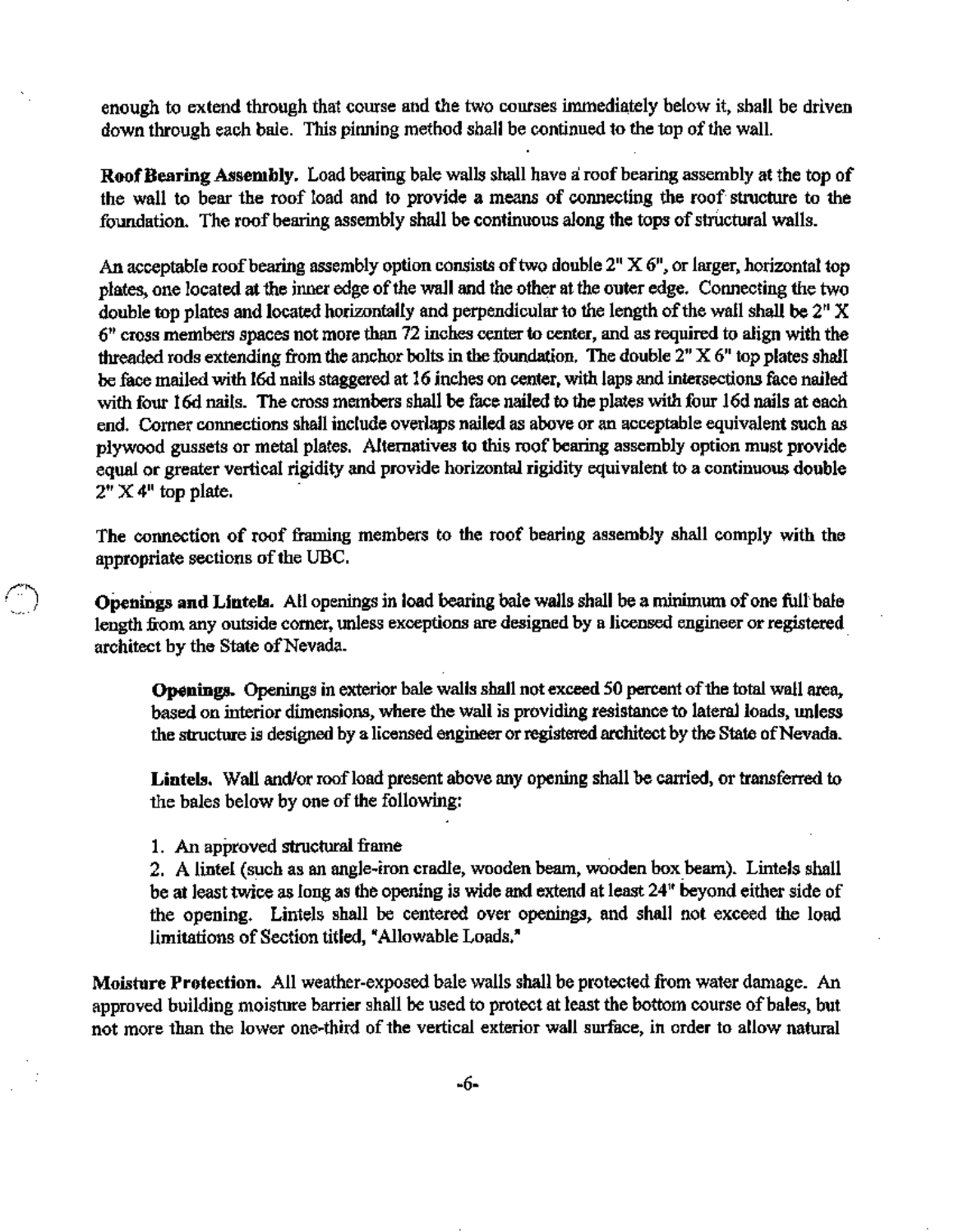transpiration of moisture from the bales. The moisture barrier shall have its upper edge inserted at least 6 inches into the horizontal joint between two courses of bales, and shall extend at least 3 inches below the top of the foundation. Bale walls shall have special moisture protection provided at all window sills. Unless protected by a roof, the tops of walls shall be protected. This moisture protection shall consist of a waterproof membrane, such as asphalt-impregnated felt paper. polyethylene sheeting, or other acceptable moisture barrier, installed in such manner as to prevent water from entering the wall system at window sills or at the top of walls.

Wall Finishes. Interior and exterior surfaces of bale walls shall be protected from mechanical damage, flame, animals and prolonged exposure to water. Bale walls adjacent to bath and shower enclosures shall be protected by a moisture barrier.

Cement stucco shall be reinforced with galvanized woven wire stucco netting or an acceptable equivalent. Such reinforcement shall be secured by attachment through the wail at a maximum spacing of 24 inches horizontally and 16 inches vertically.

Where bales abut other materials, the plaster/stucco shall be reinforced with galvanized expanded metal lath, or an acceptable equivalent, extending a minimum of 6 inches onto the bales.

Earthen and lime-based plasters may be applied directly onto the exterior and interior surface of bale walls without reinforcement, except where applied over materials other than straw. Weatherexposed earthen plasters shall be stabilized using a method approved by the Building Official.

Lime-based plasters may be applied directly onto the exterior surface of bale walls without reinforcement, except where applied over materials other than straw.

Electrical. All wiring within or on bale walls shall meet all provisions of the National Electrical Code adopted by this jurisdiction. Type NM or UF cable may be used, or wiring may be run in metallic or non-metallic conduit systems. Electrical boxes shall be securely attached to wooden stakes driven a minimum of 12 inches into the bales, or an acceptable equivalent.

Plumbing. Water or gas pipes within bale walls shall be encased in a continuous pipe sleeve to prevent leakage within the wall. Where pipes are mounted on bale walls, they shall be isolated from the bales by a moisture barrier.

#### PRIVACY/LANDSCAPE WALLS

Œ.,

(This is based on calculations verifying this design as a 6 foot free-standing "gravity wall" with no need for subgrade foundation for 75 mph design wind load).

General. This section covers free-standing or attached bale privacy or landscape walls, not exceeding 6 feet in height, from final grade to top of wall. Bales may be stacked either flat or on edge.

-7-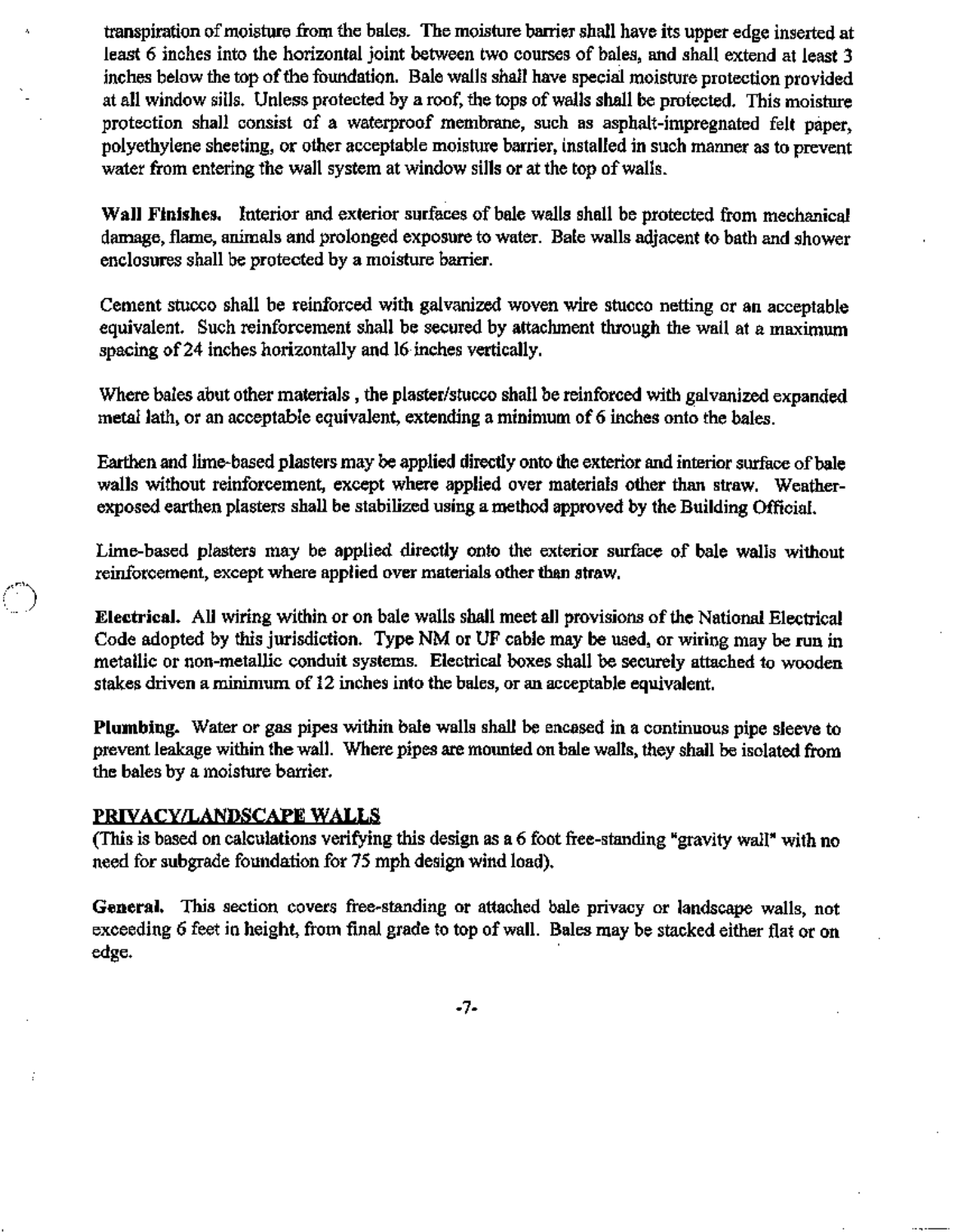## **REFERENCE INFORMATION Department of Development Services - Locations & Services**:

#### **RUSSELL/CAMERON OFFICE** Building Division & Permit Application Center 4701 West Russell Road Las Vegas, NV 89118 **CLARK COUNTY GOVERNMENT CENTER** 500 S. Grand Central Parkway, First Floor P. O. Box 553530 Las Vegas, NV 89155-3530 • On-Site Building Plan Submittals • All "Walk-Through" Plan Review / Permitting Functions • Residential Tract Submittal / Permitting • All Sub-Trade (Electrical, Plumbing & Mechanical) Permitting • All On-Site Building-Related Plan Review • All Zoning Plan Review / Addressing • Building Inspection Scheduling Functions • Temporary Certificate of Occupancy **Submittals** • Building Inspection Penalty Fee Payment • Building Inspections • Building Inspector Inquiries • Amusement / Transportation Systems - Operation Certificates • Approved Fabricators • Quality Assurance Agency Listing • Civil & Land Use Applications / Plan **Submittals** • Civil Plan Reviews **Off-Site Permit Issue** • Off-Site Inspection Scheduling / Inspections • Major / Special Projects • Map Reviews (Tentative & Final) • Public Records (Building, Civil & Land Use) • Traffic / Drainage Study Reviews **Administration** • Technical / G.I.S. Services

## **LAUGHLIN OFFICE**

Regional Government Center 101 Civic Way Laughlin, NV 89029 (702) 298-2436

- **Inspection Services**
- Inspector Inquiries

### **NORTHEAST OFFICE**

320 North Moapa Valley Blvd. Overton, NV 89040 (702) 397-8089

- SFR Application and Plan Submittal
- Inspection Services
- Sub Permit Issue
- Small-Scale Plan Review/Permit Issue

**The Department of Development Services, Building Division & PAC, Telephone Number for local offices is:**

# **(702) 455-3000**

**Please select the appropriate "option" number for each of the following areas**: